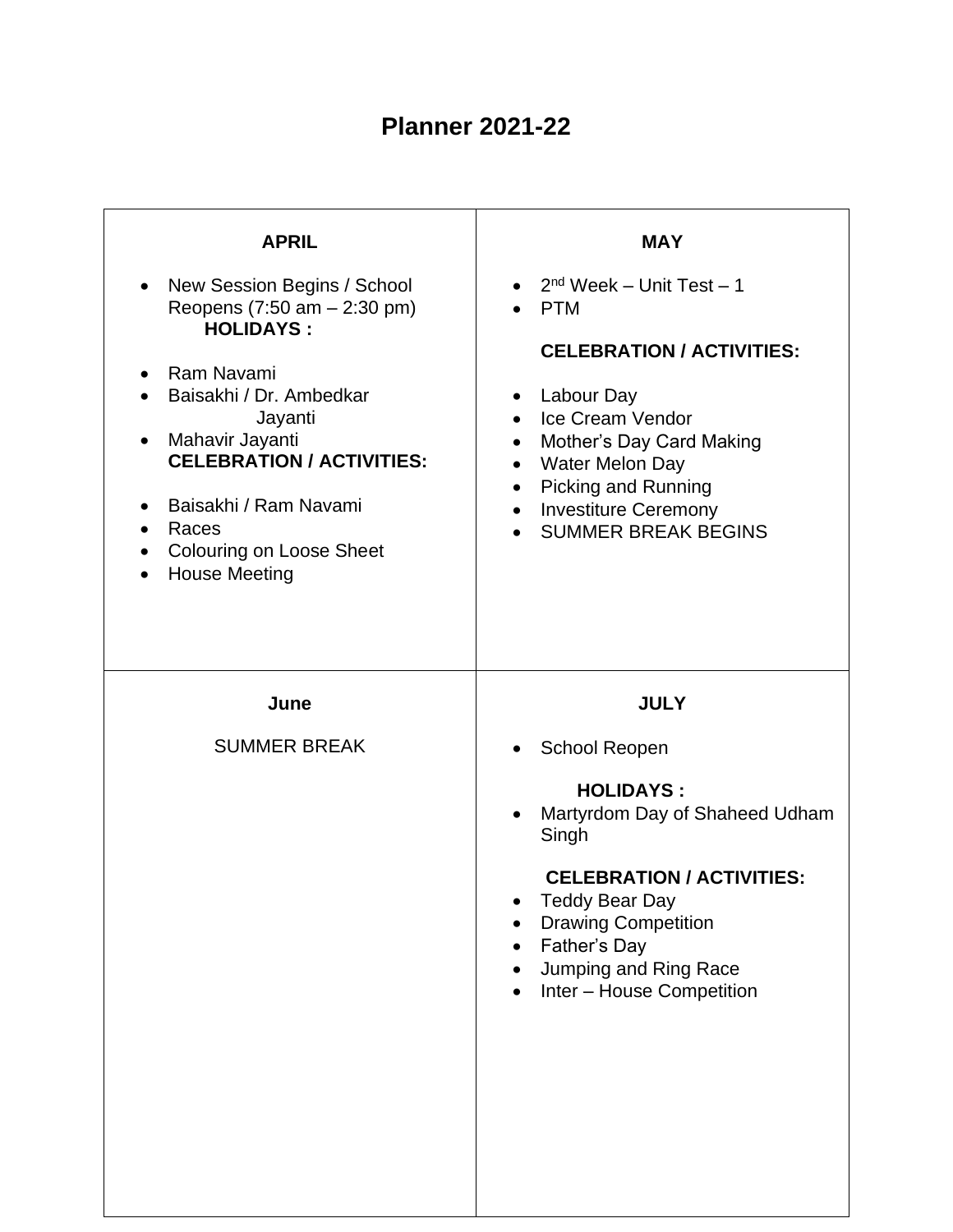| <b>AUGUST</b>                                                                                                                                                                                                                                                                                                                                                                                                                 | <b>SEPTEMBER</b>                                                                                                                                                                                                                                                   |
|-------------------------------------------------------------------------------------------------------------------------------------------------------------------------------------------------------------------------------------------------------------------------------------------------------------------------------------------------------------------------------------------------------------------------------|--------------------------------------------------------------------------------------------------------------------------------------------------------------------------------------------------------------------------------------------------------------------|
| <b>PTM</b><br><b>HOLIDAYS:</b><br>Id - ul-Bakrid<br>Independence Day,<br>$\bullet$<br>Raksha Bandhan<br><b>Declared Holiday</b><br>Janam Ashtmi<br>Parkash Utsav Sri Guru<br><b>Granth Sahib</b><br><b>CELEBRATION / ACTIVITIES:</b><br>Independence Day<br>Raksha Bandhan<br>Toy Day<br>$\bullet$<br><b>Balancing Race</b><br>$\bullet$<br><b>Teej Celebration</b><br>$\bullet$<br>Janam Ashtmi<br>Inter - House Competition | • $2^{nd}$ Week – Half Yearly Begins<br>PTM<br><b>HOLIDAYS:</b><br>• Agarsen Jayanti<br><b>CELEBRATION / ACTIVITIES:</b><br>Visit to Dental Clinic<br><b>English Recitation Comp.</b><br><b>School Trips</b>                                                       |
| <b>OCTOBER</b><br><b>HOLIDAYS:</b><br>Gandhi Jayanti<br><b>Dusshera Break</b><br>School Re-opens<br>Balmiki Jayanti<br>Karva Chauth<br><b>Diwali Break</b><br>School Re-opens<br><b>CELEBRATION / ACTIVITIES:</b><br><b>Dusshera</b><br><b>Fruit Day Celebration</b><br>$\bullet$<br>Visit to Bus Stand<br>Halloween<br><b>Diwali Celebration</b><br>Inter House Comp. \ H.M                                                  | <b>NOVEMBER</b><br><b>HOLIDAYS:</b><br>B'day of Shri Guru<br>Nanak Dev Ji<br><b>CELEBRATION / ACTIVITIES:</b><br><b>Healthy Tiffin Competition</b><br>٠<br><b>Pushing and Pulling</b><br>٠<br>Visit to Gurudwara<br>$\bullet$<br>Children's Day<br>٠<br>Sports Day |